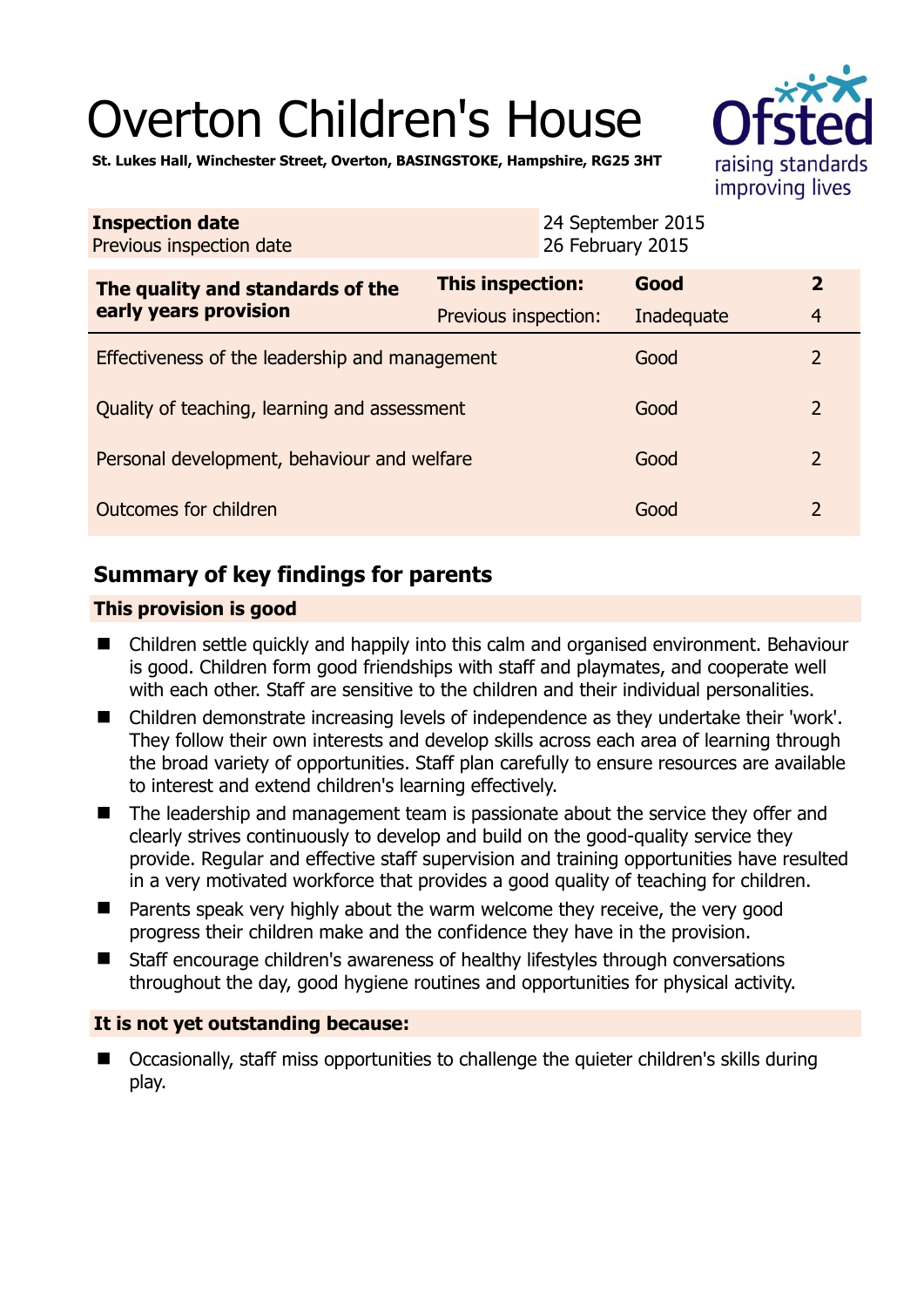## **What the setting needs to do to improve further**

#### **To further improve the quality of the early years provision the provider should:**

■ develop further staff's alertness to the needs of quieter children in the group to ensure that they benefit fully from the rich learning environment available.

#### **Inspection activities**

- The inspector toured the premises and viewed resources with the deputy manager.
- $\blacksquare$  The inspector observed the children and staff at play.
- The inspector examined records and documents provided by the manager and observed an activity with the manager.
- $\blacksquare$  The inspector discussed the setting with nine parents.
- The inspector read and discussed the setting's self-evaluation with the manager.

#### **Inspector**

Lynne Lewington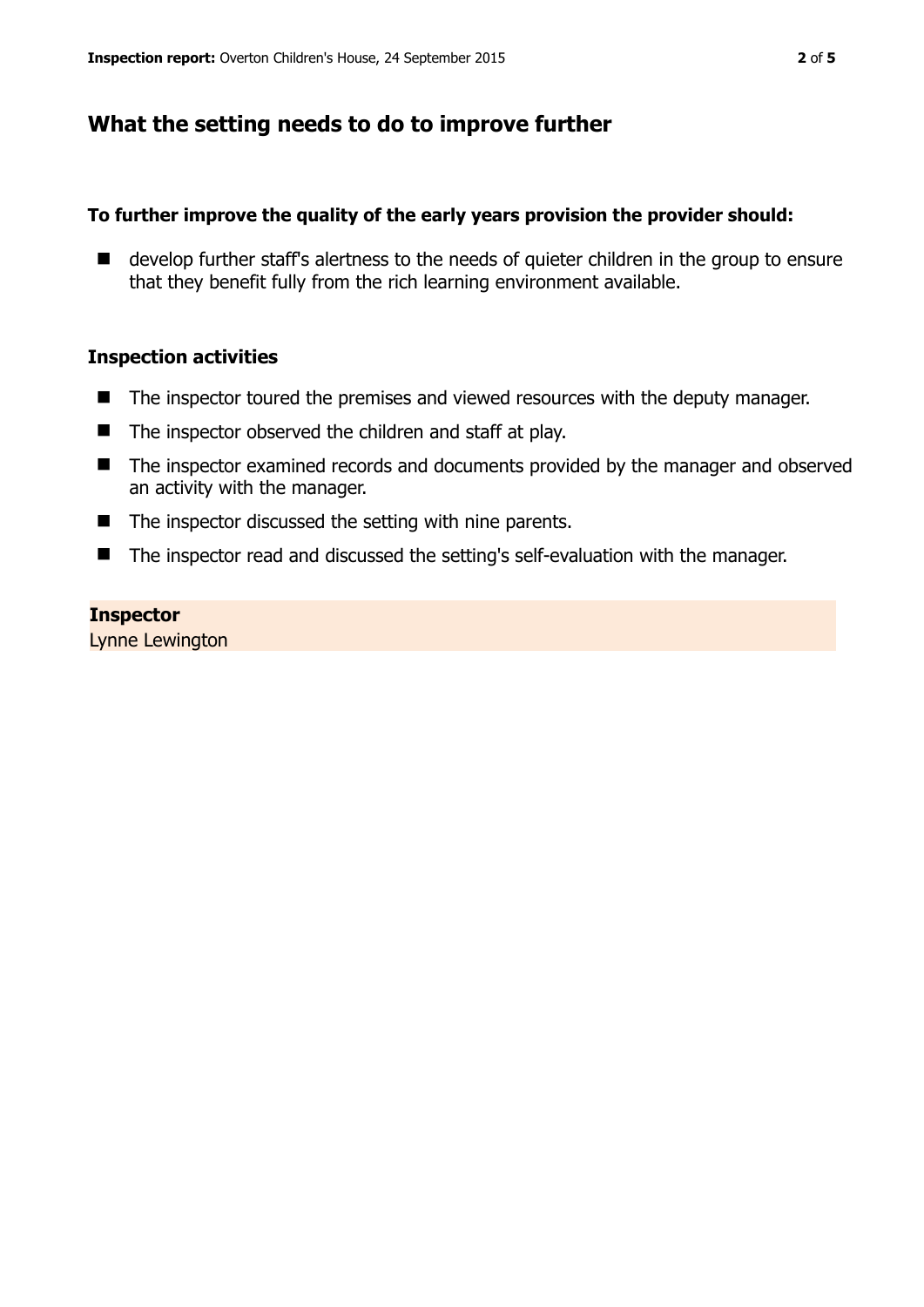## **Inspection findings**

#### **Effectiveness of the leadership and management is good**

Management has addressed the weaknesses from their last inspection thoroughly. Staff have attended behaviour management training. Positive relationships are in place with local schools and services relevant to the nursery. This helps to promote continuity of care and learning. Staff understand their roles and responsibilities well and actively participate in training opportunities. This has a positive impact on the quality of the provision. Safeguarding is effective. Staff are secure in their knowledge of child protection issues and the reporting procedures to follow if they have concerns in order to protect children from further harm. The views of staff, parents, children and professionals all inform the continuous evaluation of the service. This aids the management to identify improvements which significantly benefit the children.

#### **Quality of teaching, learning and assessment is good**

Staff create an interesting and challenging environment for children. Children enjoy using the carefully prepared resources. They demonstrate high levels of skill and concentration as they wash and dress dolls, thread, count and use sandpaper letters and numbers. Children use all of their senses to investigate different materials. They feel the texture of the fruit, smell it and taste it at snack time. They enjoy painting with the bright fresh paint at the easel. Children learn to share, take turns, and leave resources ready for someone else to use. They sit close to the adults as they share the enjoyment of books. Later, they recall the story independently as they look at the books in a quiet moment. Staff encourage children to use their mathematical knowledge in their activities. For example, at snack time, they talk about shape and count the pieces of fruit they have cut.

#### **Personal development, behaviour and welfare are good**

Staff are understanding and supportive. They help children and parents adapt as children develop new skills. The premises are attractive, secure and well maintained, providing a good learning environment both indoors and in the garden. Children choose what they want to use from a good range of resources that provide them with a variety of challenges. Staff teach children to manage risks effectively as they learn about safe behaviour and how to use knives effectively to cut their snack. Staff are calm, positive role models. As a result, children's behaviour is good.

#### **Outcomes for children are good**

Staff monitor children's development carefully to ensure their good progress and readiness for starting school. The manager ensures all staff have a good understanding of how children learn and develop. They also share this knowledge with parents. This contributes to the positive outcomes for children.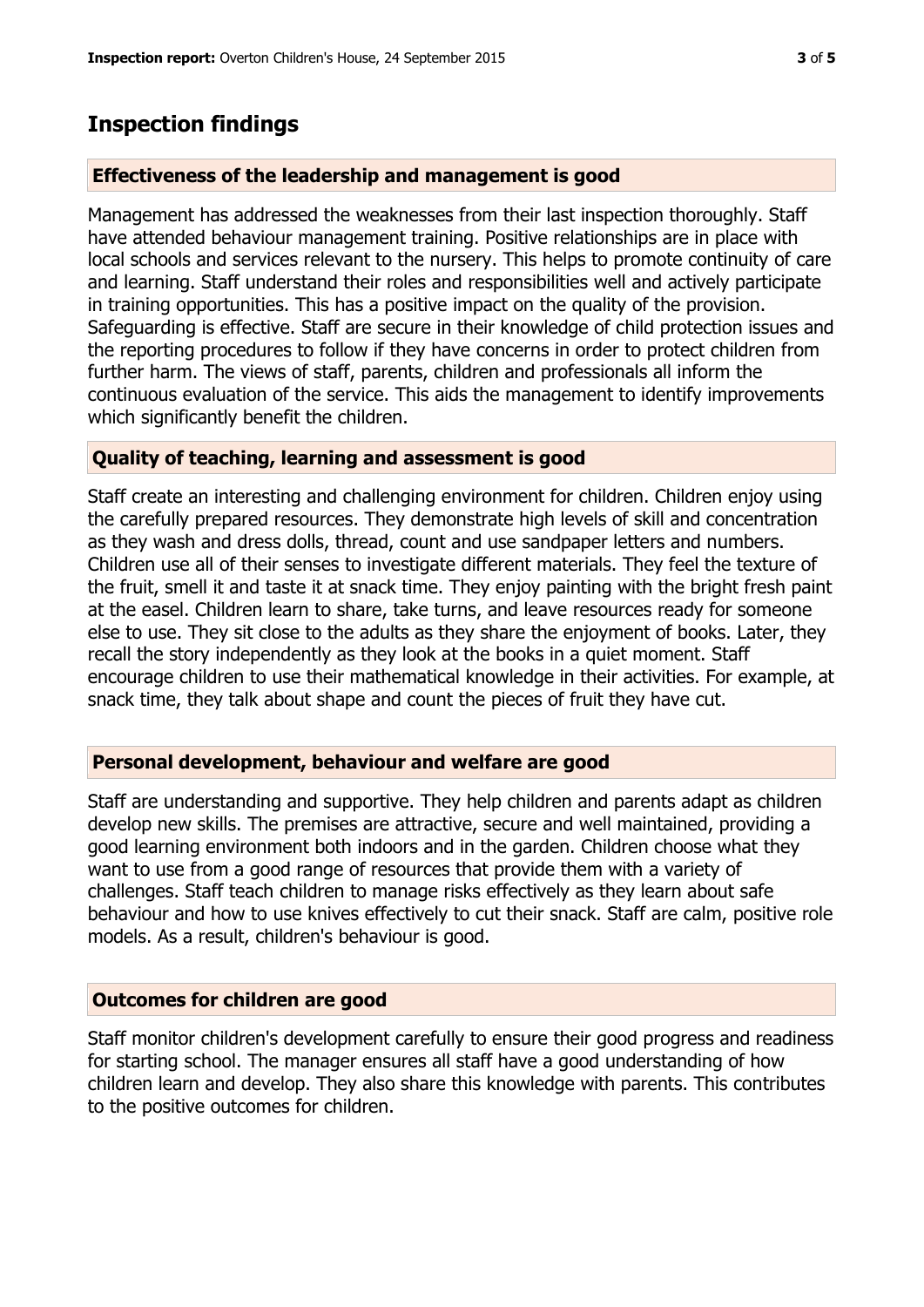## **Setting details**

| Unique reference number            | EY421268                 |
|------------------------------------|--------------------------|
| <b>Local authority</b>             | Hampshire                |
| <b>Inspection number</b>           | 1014167                  |
| <b>Type of provision</b>           | Full-time provision      |
| Day care type                      | Childcare - Non-Domestic |
| <b>Age range of children</b>       | $2 - 8$                  |
| <b>Total number of places</b>      | 25                       |
| Number of children on roll         | 13                       |
| <b>Name of provider</b>            | <b>Marianne Preece</b>   |
| <b>Date of previous inspection</b> | 26 February 2015         |
| <b>Telephone number</b>            | 01256770720              |

Overton Children's House registered in 2011. It is one of two privately owned Montessori settings and operates from a community hall, in Overton, near Basingstoke, Hampshire. The setting receives funding for the provision of free early education for children aged two, three and four years. It is open on Monday, Tuesday and Thursday from 9am until 3pm and on Wednesday and Friday from 9am until 12.30pm during term time only. The setting employs nine staff, seven of whom hold relevant childcare qualifications. One holds Qualified Teacher Status, one holds a qualification at level 5, and five staff hold qualifications at level 4.

This inspection was carried out by Ofsted under sections 49 and 50 of the Childcare Act 2006 on the quality and standards of provision that is registered on the Early Years Register. The registered person must ensure that this provision complies with the statutory framework for children's learning, development and care, known as the Early Years Foundation Stage.

Any complaints about the inspection or the report should be made following the procedures set out in the guidance 'Complaints procedure: raising concerns and making complaints about Ofsted', which is available from Ofsted's website: www.gov.uk/government/organisations/ofsted. If you would like Ofsted to send you a copy of the guidance, please telephone 0300 123 4234, or email enquiries@ofsted.gov.uk.